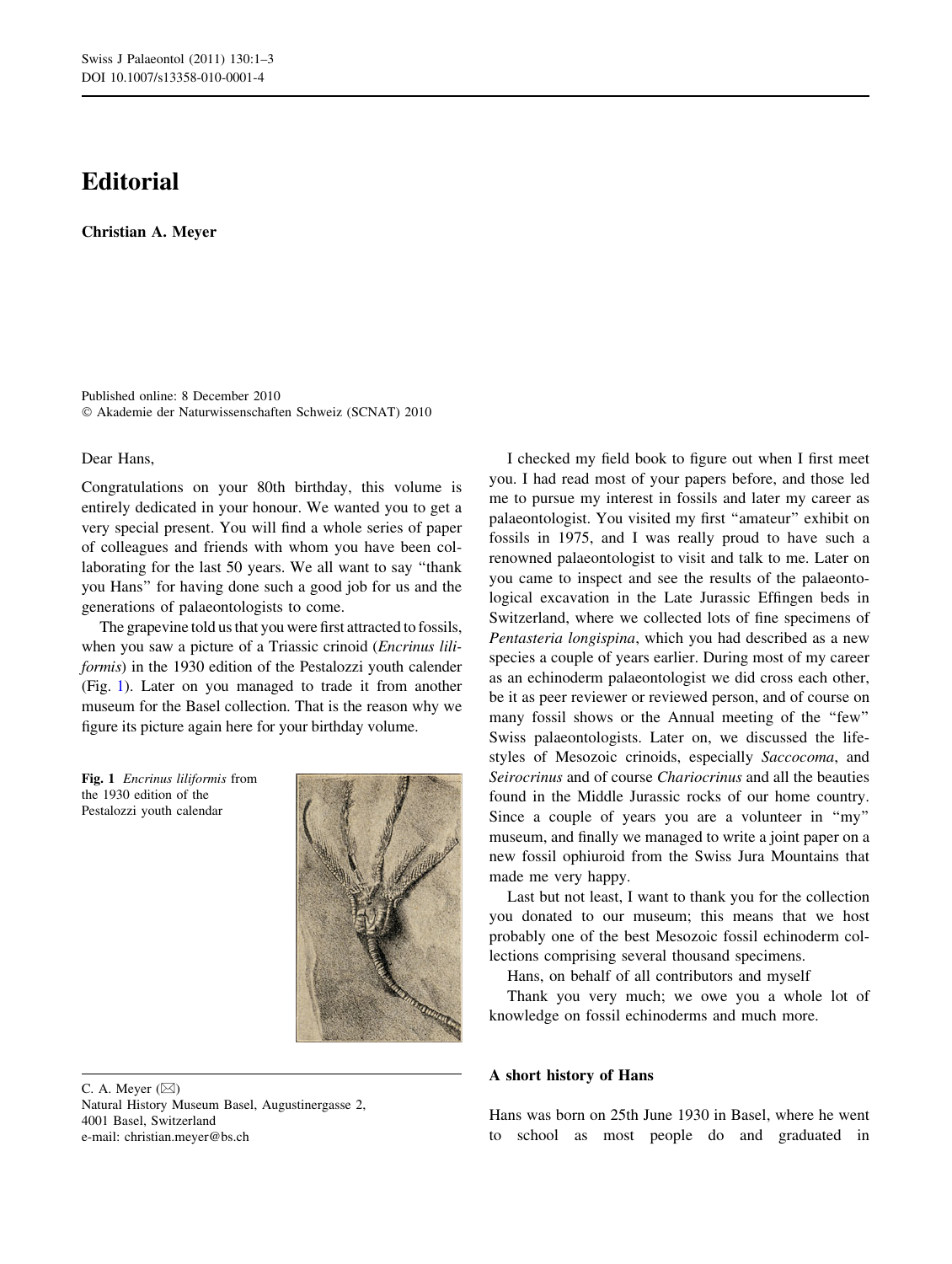pharmaceutics at the Basel University. His Ph.D. treated a subject in microbiology. Later on, he worked in pharmaceutical research and development with Ciba-Geigy until his official retirement in 1991.

His love and dedication to palaeontology goes back to his school time during which he started to collect the whole array of fossil echinoderms.

During the 1940s and 1950s of the (already) last century, these fossils could still be easily found in the vicinity of Basel, especially the completely articulated isocrinid crinoids such as Chariocrinus or the oldest comatulid crinoid Paracomatula (1950).

Later on came the bunch of seastars, ophiuroids and sea urchins, and most of his publications were funded by the Swiss National Science Foundation. He became a volunteer in the Natural History Museum of Basel, and after his retirement he wrote the book ''Fossil crinoids'' together with some of his colleagues. In 2006, he published a monograph on Early Jurassic crinoids from the Southern part of Switzerland just to name a few. However, in the last years he started to make a revision of the ''Articulata'' volume of the Treatise on Invertebrate Palaeontology, which should be printed soon.

In 1989, he got the Doctor Honoris causa of the University of Basel, and in 2001 the HH Bloomer Award of the Linnean Society of London. In 2002, he received the Harrell L. Strimple Award from the American Paleontological Society. In 2006, his work was finally acknowledged by the Swiss Palaeontological Society who rewarded him with the Amanz Gressly Prize.

For more than 50 years, Hans Hess has dedicated his research to taxonomy and palaeoecology of fossil echinoderms. His professional contributions have valuated many fossil lagerstätten such as the Schinznach locality in Switzerland or in Francee La-Voûlte-sur-Rhône just to name a few. Moreover, his successive papers monographing isolated skeletal remains of ophiuroids from screen washed residues have become the only standard work for the taxonomy of these Mesozoic fossils. On the whole, his numerous scientific papers and monographs are a fundamental contribution to the knowledge of Mesozoic echinoderms, which have been acknowledged on a world wide scale.

## Bibliography of Hans Hess

- Bourseau, J. P. & Hess, H. (1991) Découverte d'ophiures dans les calcaires lithographiques de Cerin (Kimméridgien supérieur, Ain, France). Systématique et implications taphonomiques. Comptes Rendues Académie des Sciences Paris, 312(Sér. II), 793–799
- Enay, R. & Hess, H. (1962) Sur la découverte d'Ophiures (Ophiopetra lithographica n.g.n.sp.) dans le Jurassique supérieur du

Haut-Valromey (Jura méridional). Eclogae geologicae Helvetiae, 55, 657–674.

- Enay, R. & Hess, H. (1970) Nouveaux gisements à Stelléroides dans le Kimméridgien supérieur (Calcaires en plaquettes) du Jura méridional-Ain, France. Eclogae geologicae Helvetiae, 63, 1093–1107.
- Hess, H. (1951) Ein neuer Crinoide aus dem mittleren Dogger der Nordschweiz (Paracomatula helvetica n. gen. n.sp.). Eclogae geologicae Helvetiae, 43, 208–216
- Hess, H. (1955) Die fossilen Astropectiniden. Schweizerische Paläontologische Abhandlungen, 71, 113 p.
- Hess, H. (1955) Zur Kenntnis der Crinoidenfauna des Schweizer Juras. I. Die Gattungsmerkmale von Isocrinus und Pentacrinus. Eclogae geologicae Helvetiae, 48, 468–480.
- Hess, H. (1960) Neubeschreibung von Geocoma elegans (Ophiuroidea) aus dem unteren Callovien von La Voulte-sur-Rhône (Ardèche). Eclogae geologicae Helvetiae, 53, 335–385.
- Hess, H. (1960) Ophioderma escheri Heer aus dem unteren Lias der Schambelen (Kt. Aargau) und verwandte Lias-Ophiuren aus England und Deutschland. Eclogae geologicae Helvetiae, 53, 757-793.
- Hess, H. (1960) Ophiurenreste aus dem Malm des Schweizer Juras und des Departements Haut-Rhin. Eclogae geologicae Helvetiae, 53, 385–421.
- Hess, H. (1960) Pentasteria (Archastropecten) procera n.sp. (Asteroidea, Astropectinidae) aus dem Bajocien von Cheltenham (England). Eclogae geologicae Helvetiae, 53, 331–334.
- Hess, H. (1960) Über die Abgrenzung der Astropectiniden-Gattungen Pentasteria Valette und Archastropecten Hess. Eclogae geologicae Helvetiae, 53, 329–331.
- Hess, H. (1960) Über zwei Ophiuren (Ophiocoma? rasmusseni n.sp. und Ophiotitanos tenuis Spencer) aus der englischen Kreide. Eclogae geologicae Helvetiae, 53, 747–757.
- Hess, H. (1960) Versteinerungen und was sie uns erzählen. Ciba-Blätter, Nov–Dec
- Hess, H. (1962) Mikropaläontologische Untersuchungen an Ophiuren I, II. Die Ophiuren aus dem Lias (Pliensbachien-Toarcien) von Seewen (Kt. Solothurn). Eclogae geologicae Helvetiae, 55, 595–656.
- Hess, H. (1963) Mikropaläontologische Untersuchungen an Ophiuren. III. Die Ophiuren aus dem Callovien von Liesberg (Berner Jura). Eclogae geologicae Helvetiae, 56, 1141–1164.
- Hess, H. (1964) Die Ophiuren des englischen Jura. Eclogae geologicae Helvetiae, 57, 755–802.
- Hess, H. (1965) Mikropaläontologische Untersuchungen an Ophiuren. IV. Die Ophiuren aus dem Renggeri-Ton (Unter-Oxford) von Chapois (Jura) and Longecombe (Ain). Eclogae geologicae Helvetiae, 58, 1059–1082.
- Hess, H. (1965) Ophiuren-Reste (Echinodermata) aus den Neuburger Bankkalken (Mittel-Tithon) des Fränkischen Jura. Mitteilungen Bayerische Staatssammlung Paläontologie historische Geologie, 5, 179–184.
- Hess, H. (1965) Trias-Ophiuren aus Deutschland, England, Italien und Spanien. Mitteilungen Bayerische Staatssammlung Paläontologie historische Geologie, 5, 151–177.
- Hess, H. (1966) Mikropaläontologische Untersuchungen an Ophiuren. V. Die Ophiuren aus dem Argovien (unteres Ober-Oxford) vom Guldenthal (Kt. Solothurn) und von Savigna (Dépt. Jura). Eclogae geologicae Helvetiae, 59, 1025–1063.
- Hess, H. (1968) Ein neuer Seestern (Pentasteria longispina n.sp.) aus den Effingerschichten des Weissensteins (Kt. Solothurn). Eclogae geologicae Helvetiae, 61, 607–614.
- Hess, H. (1969) Symmetrie im Tierreich. Ciba-Blätter, Nr. 219, Jan–Feb.
- Hess, H. (1970) Ein neuer Schlangenstern (Aplocoma mutata n.sp.) aus dem Hettangien von Ceilhes (Hérault) und Bemerkungen